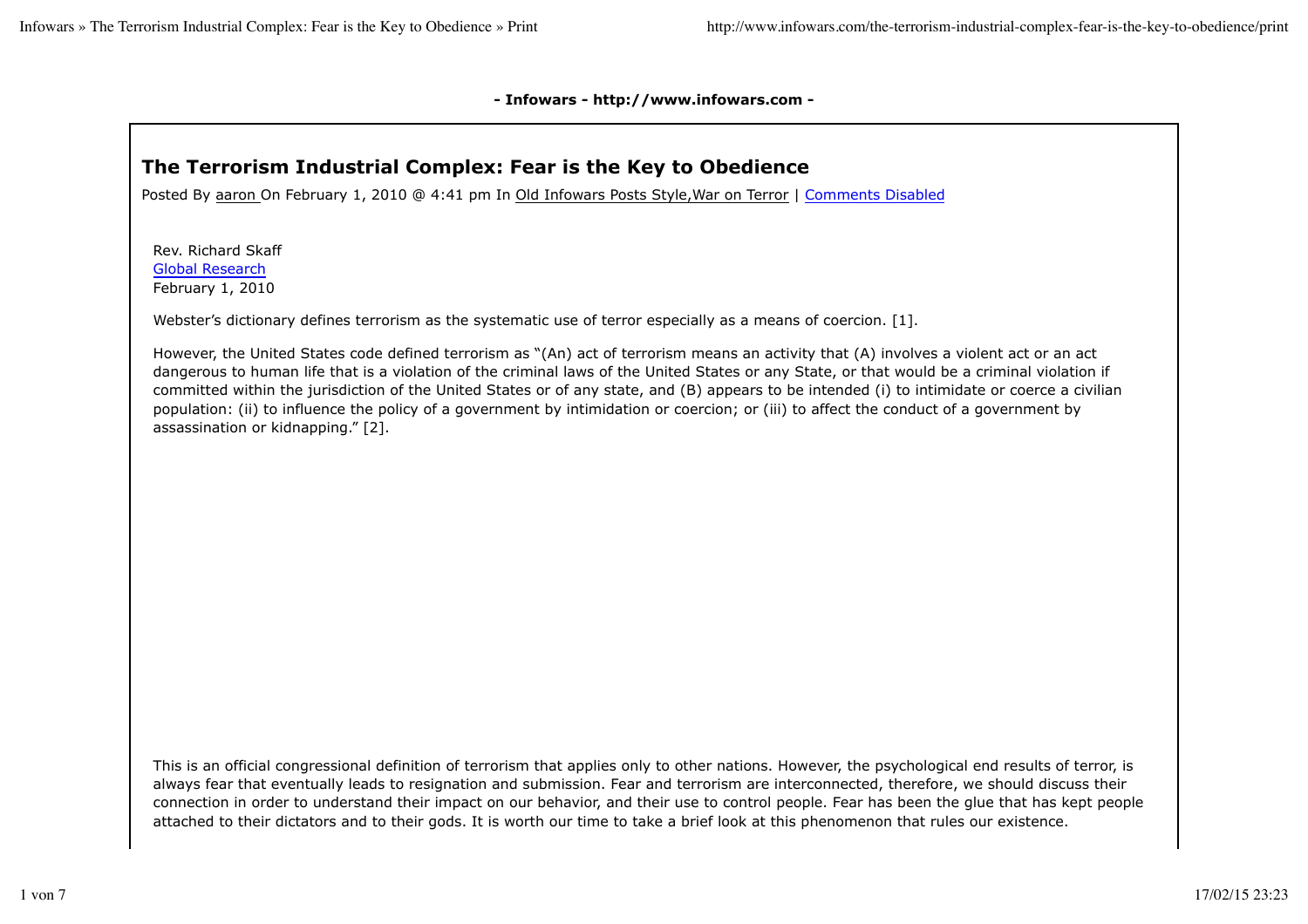Fear is the key to obedience

Man's self-awareness is the progenitor of his alienation, fear, egocentrism, and anxiety; therefore, the unexamined life is worth living for the human herds, because it gives them a sense of false security and pseudo-belonging. Fear is the ulcer of the masses that cripples their psyche and vanquishes their freedom. [3].

Biblically speaking, fear was always used by the clergies to ensure that people would obey the rules that were allegedly bestowed by God upon humanity to avoid burning in hell. These rules were actually written by men to control the masses and to perpetuate the power of the religious leaders. As a result, telling the truth and challenging the establishment will only lead to ridicule, crucifixion, and death.

Unfortunately, fear is the driving force and the main psychological component of terror. Fear incapacitates people and renders them impotent. Fear is conducive to regressive behaviors by responsible adults, where people become dependent on an illusory parent figure like the government or a corporation per example, in order to protect them from the evildoers. So they become willing to relinquish their most intimate and sacred rights in order to feel safe. [3].

How governments perpetuate fear through the use of the media

Americans have been living in fear since 9-11. However, the reality behind our fears has been set out by our own corporate media who has been the main culprit in spreading it like a disease. Our media has terrorized our hearts and minds for years through their subliminal violent programming, and sensational coverage of their own version of the distorted truth.

Sensationalism and misinformation are the essence of the modern media! Angry talk shows are the dish of the day, where the host abuses, yells, belittles, terrorizes his guests to ensure that their opinions are not heard, and only the host's scripted ideas emerge as the winners, so his or her master's agenda is served.

The media has been spreading terror for years in the hearts of the American public, in order to force them to watch their trivial programming. Just as in Orwell's Oceania , the airwaves are bombarded with 24 hours news channels that would resort to any twisted strategy to keep their distorted coverage going. "If it bleeds it leads. The airwaves are also inundated with shows and stories that promote fear, exaggeration of situations, twisting of the truth, psychological propaganda, bloody and gory stories, and buzz words (i.e. flesh eating bacteria, shark attacks on our shores, weapons of mass destruction, SARS, West Nile virus, carjacking, hijacking, war of the sexes, violence, epidemics, pandemics, child abductions, gay marriages, bird flu, H1N1, and so forth and so on). All designed to frighten, brainwash, manipulate, create conflict, confuse, liberalize, and mesmerize their audiences into watching their programs where anything is acceptable. "Instill fear in them and they shall watch and follow". This is a policy of terror not of democracy. [3].

## The terror card

Just as in the case of the Nazi Germany and the Israeli State, terror has been the ace in the hole for the US government. They have even adopted Israel's model of safety. They totally ignore that the US is not under occupation as the Palestinian people are in Palestine , and that the alleged terrorism in the Holy Land is simply a reaction against unholy brutal occupation.

The US Homeland Security (the Orwellian ministry of lies) would like to use the Israeli anti-terror system, which is usually financed by American tax payers (US government gives Israel \$7 to \$8 billion dollars a year in money for being our friend besides the free military equipments, nuclear technology, and contracts).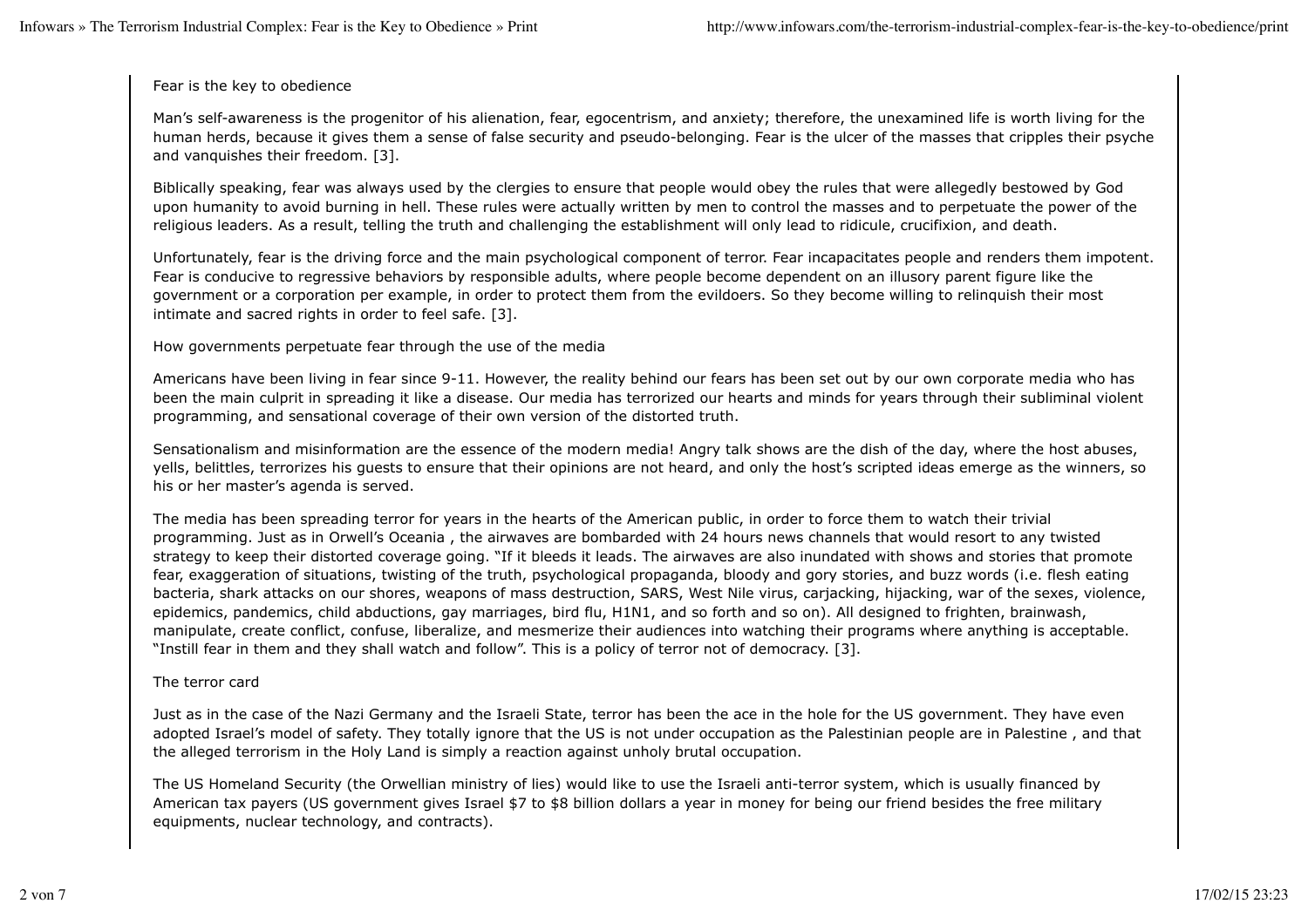As our proxy in the Near-East, an Israeli company has developed a system that matches high technology up with and behavioral psychology. It's called WeCU, short for "We See You" (the same way Big Brother sees you). It projects images on a wall and monitors reactions of people. "If you strolled through an airport and saw a picture of your mother, you couldn't help but respond."

Or if you were a terrorist, the logic goes, you'd respond to a terror group logo or other familiar imagery. The reaction to these images could be a darting of the eyes, an increased heartbeat, a nervous twitch or faster breathing, said company CEO Ehud Givon. If the system observes suspicious behavior, a person is detained and interrogated. "One by one, you can screen out from the flow of people those with specific malicious intent," Givon said. U.S. officials are considering the Israeli model for airport security. Israel practices ethnic profiling at Ben-Gurion Airport . Jewish Israelis typically pass through smoothly, while others like their Palestinian cousins may be taken aside for closer interrogation or even strip searches." In other words, if you are an Arab or a Palestinian, you will be strip searched and be subjected to body cavity searches. [4].

Of course the intimidation process that triggers anxiety, fear, and false positives doesn't count, because the system is not designed to work but to harass and intimidate the identified victims just as the Stasi did in East Germany, or the Soviets in the Soviet Union. The Israelis' self-hatred for being Jews combined with their desperation to be identified as Europeans (especially German) has continuously obfuscated their judgment and forced them to project their self-hatred against their Arab cousins and re-enact their persecution on their Palestinian brothers whom they occupy and slaughter on a daily basis, even though the Christian Europeans have persecuted, burned and murdered millions of Jews throughout history.

## Purpose of terrorism

[efoods]According to Herman and O'Sullivan, terrorism has served other purposes in the West beyond mobilizing of populations in support of counterinsurgency operations in the provinces. It created a generalized fearfulness and irrationality that give leaders greater freedom of action. Per example, the Reagan administration needed a terrorism threat tied to a foreign enemy to justify its enormous arms buildup of the early 1980s and to distract attention from its regressive economic and social and social policies. [5]. Thorstein Veblen (American economist and social critic) pointed out in 1904 that militarization to combat a foreign enemy is the natural and best hope of the American elite as "a corrective for 'social unrest' and similar disorders of civilized life" and as the route to "popular submission and squalor." [6]. Therefore, opponents of militarization and harsh measures against dissident minorities are paralyzed by terrorism propaganda, and it is very difficult to do something that demagogues can interpret as "helping terrorists."

Ironically, the alleged underwear/Christmas Nigerian bomber who was listed in our intelligence data base as a terrorist and who had no coat during his trip to the United States (despite freezing temperatures) or luggage, had a one way ticket, and was aided by a professional mystery man who helped him get on the plane, was easily granted a visa by the US embassy to the United States.

Are our embassy employees so inept that they keep making the same errors over and over again?

Or incompetence is always a better strategy than complicity and treason?

This Christmas day incident created a major distraction during the holidays, revived the existence of the mythical Al Qaeda, and was used as a state propaganda tool to drum up fear in the public.

Sure enough few days later, a fabricated audio tape of the late Osama Bin Laden conveniently surfaced to corroborate the link of the Nigerian bomber to Al Qaeda.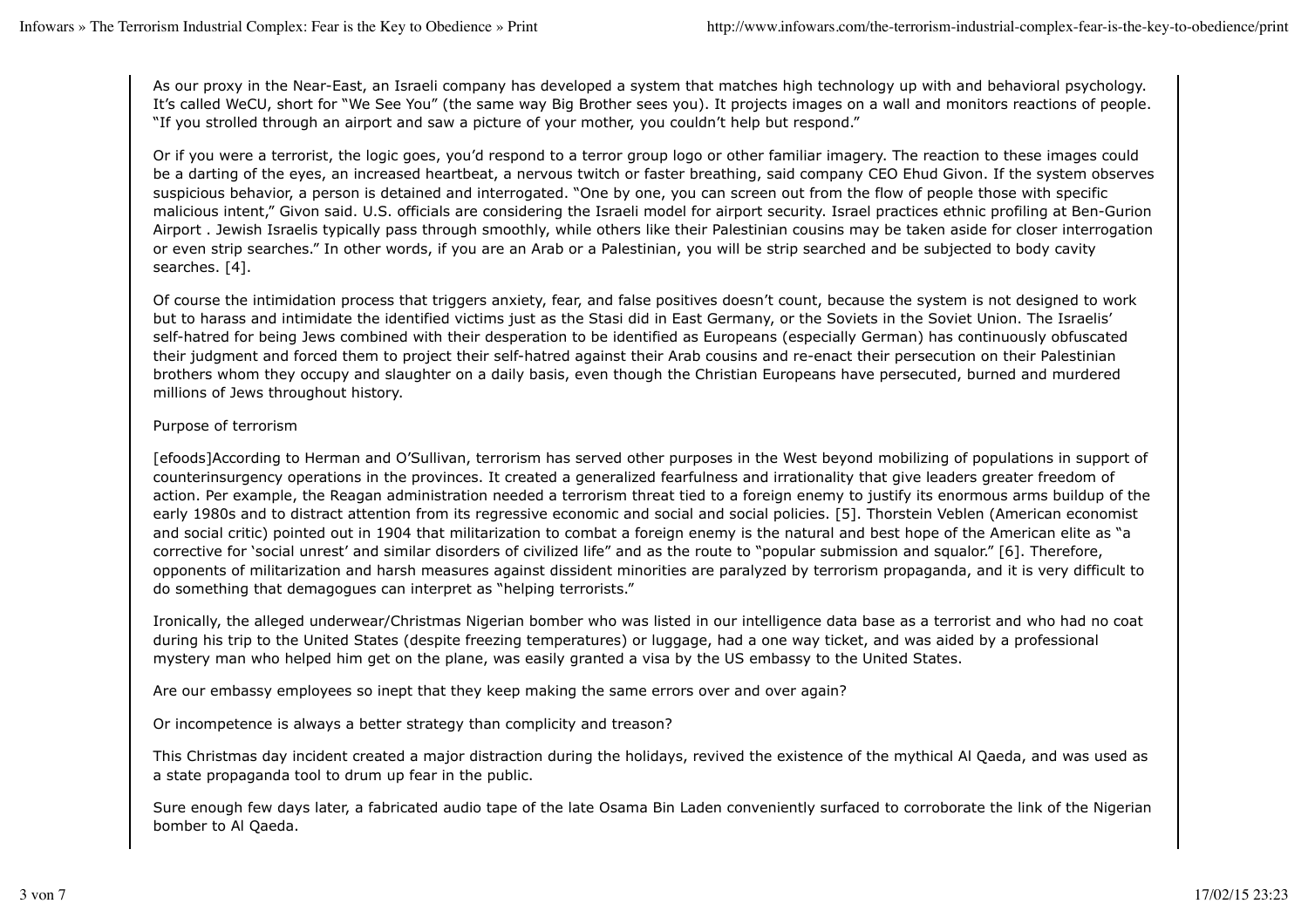This event has set the stage for the next level of terror propaganda that will pave the way for additional loss of liberty and multi-million dollar contracts for the Terrorism Industrial Complex that will be providing the airports of the world with body scanning machines to protect the herds from terrorism. Let's remember that using intermittent fear mongering through contrived incidents is a great marketing strategy to sell expensive security gadgets and to erode freedom. No wonder that most Americans favor ethnic profiling and body scanning in airports, according to a recent poll conducted by a government mouth piece/newspaper "USA Today." [7]. As I mentioned in a previous article that people will always give up their liberty for their safety, and that Mr. Obama has quickly learned that the permanent war on terror card is the inherent ingredient to maintain his power, and to guarantee himself a second term.

Consequently, the TIC public-private partnership will continue to promote more technology for safety. Per example, Iris scanning technology in airports provided by L1-ID solutions a company that George Tenet former head of the CIA benefited greatly as a major shareholder and a previous director of Viisage that was acquired by L-1 ID solutions will eventually be implemented. [8]. Or next time you decide to fly, Homeland security and their subdivision the TSA (the thought and behavior police) might slap on you a shocking bracelet that would serve as your boarding pass, and would track your lost luggage, set off an alarm in area that you are not allowed to be in, awaken you with an electric jolt if you fall asleep and helps you not to miss your flight. Subsequently, a stewardess can shock you and/or immobilize you if you get out of line. Of course this bracelet is designed to ensure your safety and the safety of your luggage from being lost. A top government official expressed interest in these safety bracelets in 2006. However, as of today it remains unclear if this is the trend of future air travel. [9,10].

Racism as a tool to promote terrorism and suspend natural rights

Give up your freedom or die! That is the logo that most Americans believe in at this point of time as told by their government. What is a loss of a few sacred rights when we can keep you safe and alive, our government asks? In addition, our government implies that they are not discriminating against you, but they are only targeting a specific ethnic and/or racial group who doesn't look like you and who wants to kill you. It's our holy (Jihad) war against the evil dark skinned man versus the good and pure white Christian man (even though purity is a myth and humanity is a pool of mutt who has shagged each other for thousands of centuries). The government will also tell us that they will use the terrorists' violent tactics to eradicate as taught by our Lord Jesus Christ. This is the dogma of our alleged born again U.S. Christian government.

Historically, every dominant race and culture has appointed itself as the supreme one and the rest had to follow. In contrast to the bible, the meek shall not inherit the earth, but shall perish like an insignificant cockroach. Racism like hate and destructiveness is part of the human character. It is definitely a great political tool to create division among the masses in order to dominate them; in addition, down-grading people justifies their eradication. The establishment has the ability to define a race and to alter that same definition based on the political climate of the day. The illusion of belonging to a superior group helps compensates for the person who feels like a flee, and in lieu the group membership leads him to feel like a giant by appealing to his or her narcissistic biases. Group narcissism is a key factor in racism. It is fueled and perpetuated by politicians. Racism and fear go hand in hand. Fear is a natural response for self-preservation. By connecting fear to racism and artificially inducing it in people, weakens the masses and divides them, fabricates consent, and makes racism a mechanism of pseudo self-preservation. [3].

A brief view of The Terrorism Industrial Complex (TIC)?

According to Herman and O'Sullivan, the terrorism industrial complex consists of security agencies closely connected to the government. Many of their employees are previous government employees from the intelligence community and the military.

The private sector terrorism experts in the west who reaches the mass media are generally affiliated with the terrorism industry institutes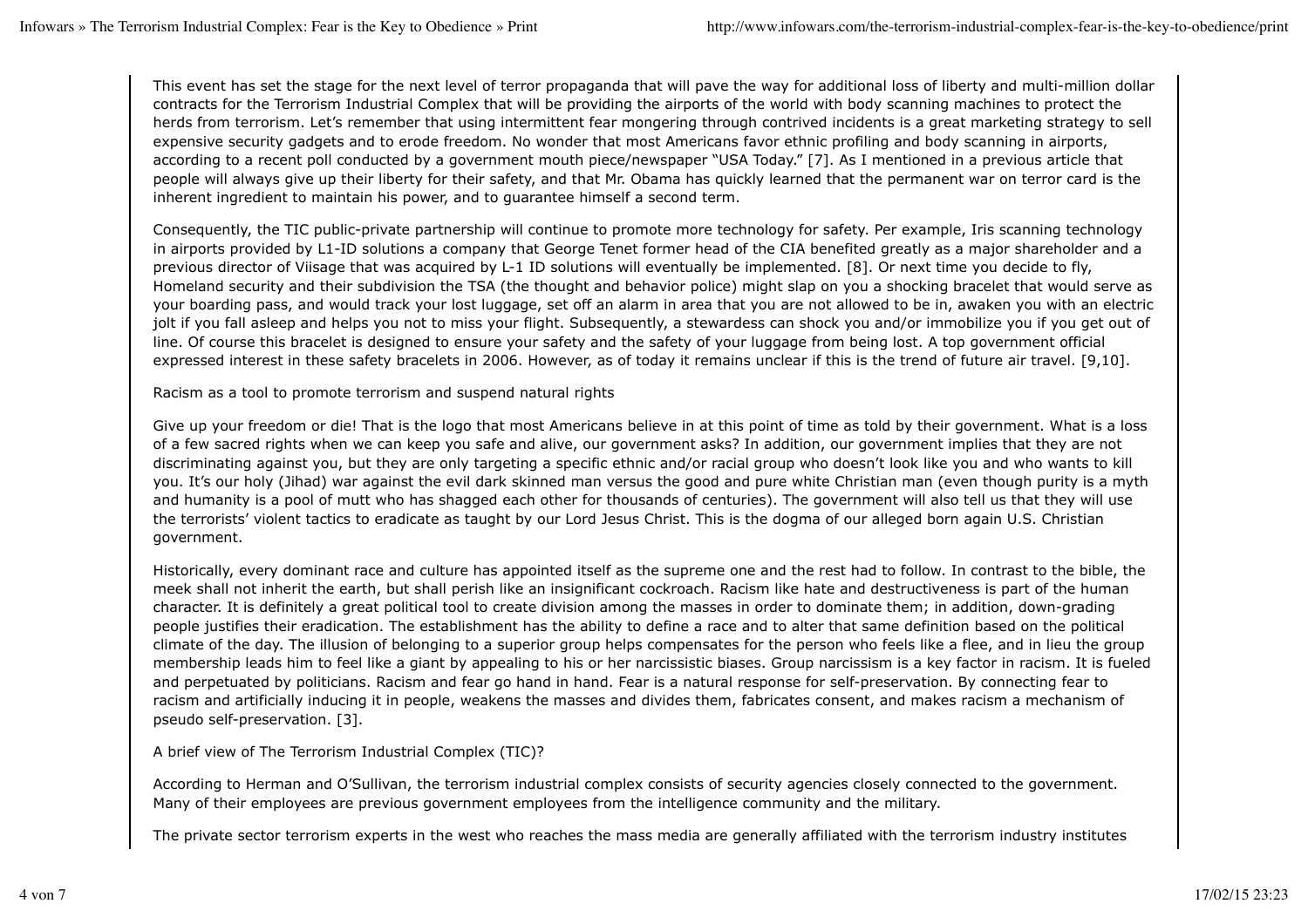and think tanks. A large fraction of these experts also has revolving-door relationships with governments and government intelligence agencies, and many are connected with private security firms.

They therefore reflect official views and a state agenda, and they rarely depart from the assumptions of the western model of terrorism. Some of the experts have a material interest in "threat inflation." [5]. The security industry serves business and government; it therefore approaches "terrorism" from the standpoint of its employers and principals. Some segments, especially those providing security services and recruiting and training mercenaries, are often arms of the government that carry out covert actions for which the government does not want to admit responsibility.

Leaders of the security business organize and participate regularly in conferences, hearings, and seminars on terrorism, and are experts consulted by the media to explain and show how to cope with the terrorist threat. Because of their structural position and role, members of the security industry look at terrorism strictly within the frame of the Western model. And they have a material interest in inflating the threat of terrorism in order to elevate, their own importance as supplier of counterterrorism services. Since the West engages in and supports a primary terrorism under the guise of responding to the violence of others, the security industry naturally gravitates to the support of and participation in real terrorism, as exemplified by advising the Guatemalan and Honduran military on apprehending and interrogating so-called terrorists and aiding the Nicaraguan contras. In the West this is all known as counterterrorism. [5].

The industry naturally excludes the terrorism of the West and its clients from the terrorism agenda, and in fact, makes primary terrorist like the governments of South Africa and El Salvador victims of terrorism engaging in counterterrorism. The press follows closely in the terrorism industry's wake. Thus Abu Nidal, loosely affiliated with Libya and Syria , merits great attention as a terrorist; the leaders of RENAMO, whose killings of unarmed civilians exceed those of Abu Nidal by a factor of many hundred but who are surrogates of a Western client and ally, South Africa , are rarely placed on official and expert lists of terrorists and are given slight attention and inspire little indignation in the mass media. Even after the State Department itself issues a report documenting RENAMO killings on a staggering scale, mass media attention was fleeting and their indignation was restrained (in contrast with their reaction to the killing fields of distant Cambodia ). Even traditional terrorists like Orlando Boschand Luis Posada Carriles, who blow up civilian airliners and engage in multiple assassinations, do not attract substantial media attention. As long as they only attack the citizens, facilities, and friends of enemy states, the terrorism industry and media display little interest in their activities. This pattern is pervasive, and the choices have nothing to do with the substance of terrorism –in fact, they commonly involve emphasis on a lesser terrorism and simultaneous aversion of the eyes from wholesale terror. The choices are simply tailored to the political and propaganda needs of the West. If it is true that a substantial part for anti-Western terrorism is a response to western terrorism, then the solution to the terrorism problem for the West is clear: Stop doing it! The U.S. media rely almost exclusively on the government and private sector of the terrorism industry for their identification of terrorists, model of terrorism, facts, and proposed solutions. [5].

## Manufacturing terrorism

There are several forms of manufactured terrorism. One is the inflation of the menace on the basis of modest and not very threatening but conceivable real actions (as with the weather underground and the West German Kurds). Another is the false transfer of the responsibility for a terrorist act to a convenient villain, as in the case of Agca's shooting of the pope. The spate of terrorist bombings in western Europe during the early and mid-1980s had the earmarks of being, at least in part, manufactured terrorism. The bombings were all too convenient for Western propaganda needs; many of them, especially those directed against NATO installations , were symbolic and ineffectual. [5]. The examples of manufactured terrorism are innumerable, and will continue to go on and on to advance Western governments political agendas. Terrorism is also manufactured in the private sector to incriminate union leaders, activists, and political enemies, sometimes in collusion with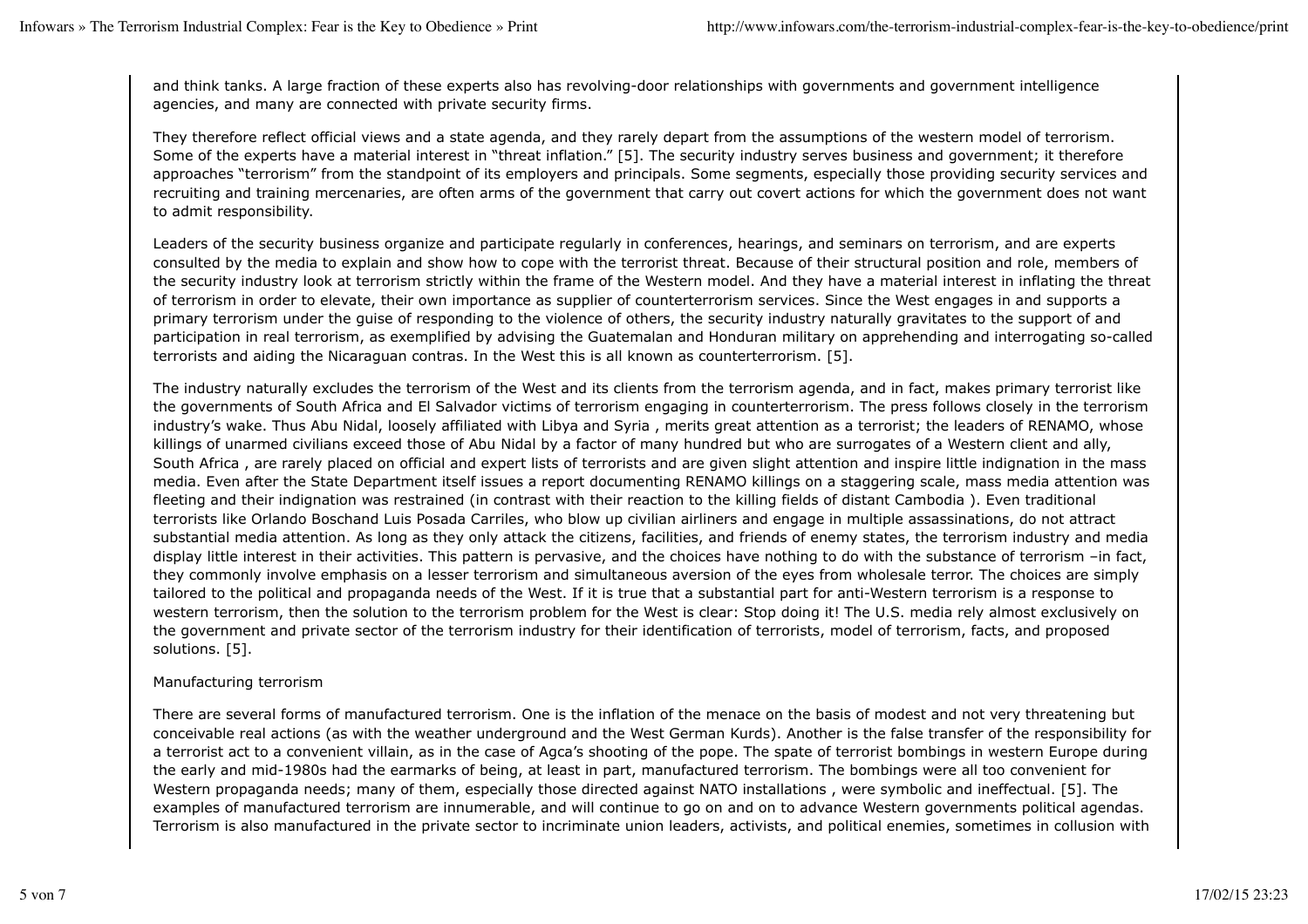agents of the state. In addition, the West has produced an industry of institutes and experts who formulate and channel analysis and information in accordance with Western demands. These institutes as part of Terrorism Industrial Complex are designed to give authoritative status to experts who will confirm and reinforce state propaganda, to occupy the informational space that might otherwise be used by dissident voices, and thus to ensure closure of fact and opinion. The government and corporate wealthy nourish the institutes and think tanks that service and sponsor suitable intellectuals and journalists who will convey the proper messages. The function of experts is merely to clarify and elaborate on pre-established truths, which reflects an effective propaganda system. [5].

Terrorism as a tool for power and for grand theft of public money

As we have seen, there are several factors that influence terrorism and they're all connected and manipulated to serve political purposes, in order for the elite to increase their wealth, power, and global domination. The key ingredient to take away people's money, long standing systemic privileges, and their natural rights such as freedom is for governments to snatch it in increments through what social psychologists call the inoculation effect. Per example, you don't take away people's social security privileges overnight, instead you will surreptitiously do it in small doses by regularly and gradually reducing these benefits to nothing, while the herds become totally desensitized to the idea of losing it. Like religious leaders, our public-private partnership (PPP) democratic governments have consistently and regularly robbed the proles of their money. Through taxation and inflation (indirect tax) induced and justified by deliberate and profligate spending to finance their alleged political agendas, they have transferred the wealth of nations to themselves and to their other half in the global private industry. Meanwhile, contrived terror will continue to be a great tool of control and wealth for the elites who have rendered their mercenaries and bandits into famous terrorists and global stars.

Notes

1. Merriam-Webster's 11th Collegiate Dictionary

2. The United States Congressional and Administrative News, 98th congress, Second session, 1984, Oct 19, volume 2; par 3077, 98 STAT, 2707 (West publishing Co. 1984).

3. R. Skaff, (2007). The Human Manifesto. PA, Maryland.

4. Michael Tarm, (January 8, 2010). Associated Press. Mind-reading systems could change air security.

5. E. Herman, G. O'Sullivan (1984). The "Terrorism" Industry: The experts and institutions that shape our view of terror. Random House Publishing, New York .

6. Throstein Veblen, The theory of Business Enterprise ( New York : Scribner, 1904), pp. 393-94.

7. Thomas Frank , USA Today (01-11-2010). Most OK with TSA full-body scanners

8. Shorrock, T. (05-07, 2007). George Tenet cashes in on Iraq. Salon.com

9. Youtube, 2010. DHS Showed Interest in Shock Bracelet for Airline Passengers

10. Worldnet daily (July 8, 2008) Latest buzz: Shock bracelets for all airline passengers 'Just when you thought you've heard it all'